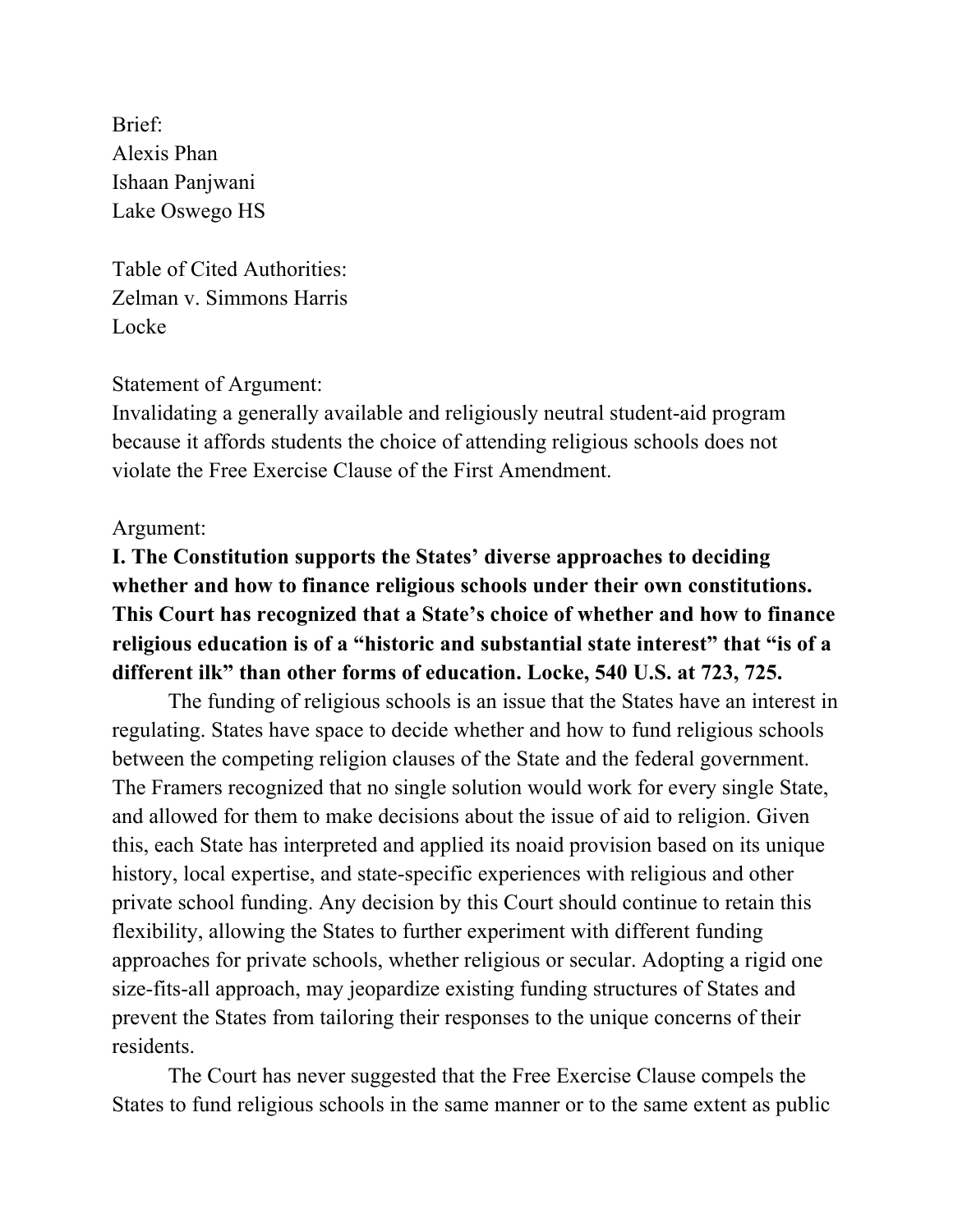schools. To the contrary, the States have room to fashion state-specific solutions within the "play in the joints" that exists between the Establishment Clause and the Free Exercise Clause. This Court's precedents leave room for the States to craft their own funding choices for religion within constitutional limits. Furthermore, they are consistent with the Framers' views. The Framers of the First Amendment did not intend to prevent the States from making decisions regarding aid to religion.

Allowing the States latitude in their approaches to religious school funding also defers to their local authority and expertise over school finance. School funding falls within state-spending an area where each State faces unique, local obstacles. While some States may adhere to James Madison's view and prohibit even "three pence" of public funds from going to religious institutions, Flast v. Cohen, 392 U.S. 83, 103 (1968) (internal quotations omitted), other States choose to support education programs that occur at religious schools. This recognition of the importance of each State deciding for itself how to address funding for religious schools—operating within the constitutional space recognized by this Court—permits their respective policies to reflect unique and even divergent attitudes.

In short, each State can advance its own funding policies within the constitutional bounds set by this Court's decisions. The States' diverse interpretations of their respective no-aid provisions demonstrates the differing attitudes towards government funding of religious schools.

Public education in particular is an area "where States historically have been sovereign." United States v. Lopez, 514 U.S. 549, 564 (1995). This sovereignty leads to a diversity of approaches under the States' respective constitutions. State constitutional guarantees leave the details of implementation to the States' respective legislatures, who balance local concerns to create state-specific solutions. Petitioners here, however, seek to upend this basic system of federalism and dual sovereignty with respect to school funding choices.

Petitioners acknowledge that a state legislature may decline to enact a school scholarship program without any constitutional infirmity. But if the state legislature does enact a program and then the state courts invalidate the program under the State's no-aid clause, Petitioners assert this outcome is unconstitutional and, as a matter of federal constitutional law, the State must carry on with the program. But state sovereignty interests are at their peak when a State enshrines a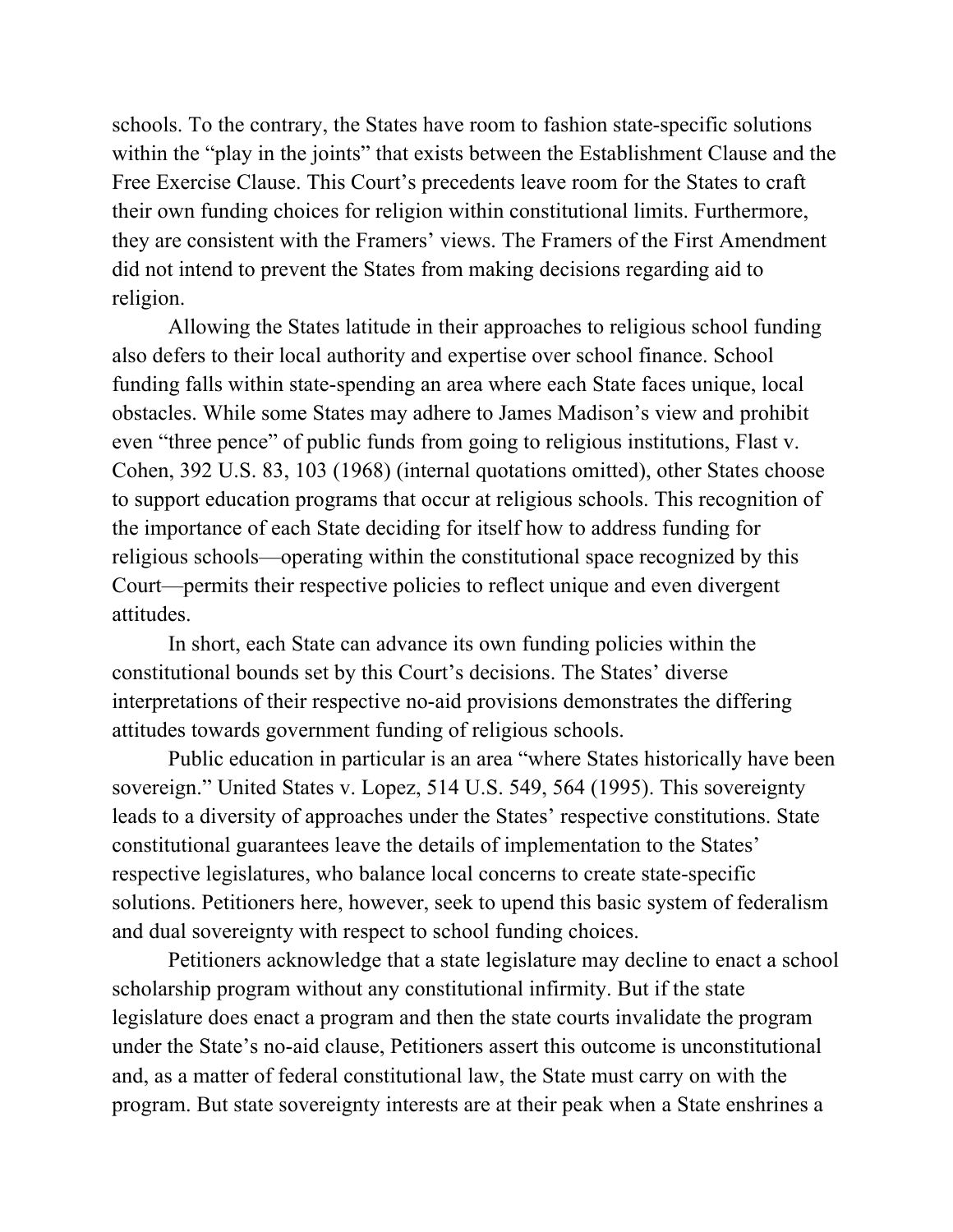principle in its constitution, and state courts are the final arbiters of those provisions. Michigan v. Long, 463 U.S. 1032, 1041 (1983) ("It is fundamental that state courts be left free and unfettered by us in interpreting their state constitutions." (quotation omitted)). Petitioners' request that the federal courts require Montana to enforce a state education funding program that its state supreme court held disrespects state constitutional law and creates significant anti commandeering concerns. To the extent that Petitioners' proposed remedy would bar Montana from taking a stronger antiestablishment stance than federal law within the constitutionally permissible "play in the joints"—it unnecessarily demands that the States lockstep their state constitutions with the federal Constitution. See Sutton, supra, at 174 (stating the practice of state courts "lockstepping" in "reflexive imitation of the federal courts' interpretation of the Federal Constitution" constitutes a "grave threat to independent state constitutions"). The Montana Supreme Court below rightly avoided this concern, choosing instead to address the state constitutional claims before the federal ones—as was its prerogative—while also assuring itself that its holding posed no problem under the federal Free Exercise Clause. Pet. App. 32; see Sutton, supra, at 179 ("A state-first approach to litigation over constitutional rights honors the original design of the state and federal constitutions."). This "[s]tate primacy" approach "flows from the U.S. Constitution and from one of its key structural guarantees of liberty: federalism." Id.

In contrast, Petitioners' proposed remedy would eliminate any play in the joints between the Free Exercise and Establishment Clauses, foreclosing the States from taking any action to further their "historic and substantial state interest at issue '' in this area. Locke, 540 U.S. at 725. Because this Court's jurisprudence under the Religion Clauses accommodates differing state education funding policies and eschews a one-size-fits all approach, this Court should affirm the judgment below and not remove this authority currently exercised by the States.

## **II. This Court's precedents recognize the States' important role in deciding whether and how to fund religious schools.**

The Free Exercise Clause 3 and the Establishment Clause do not prohibit States from funding religious schools, but likewise do not compel the funding of religious schools. Rather, the States have leeway to develop their own funding solutions for their residents' education.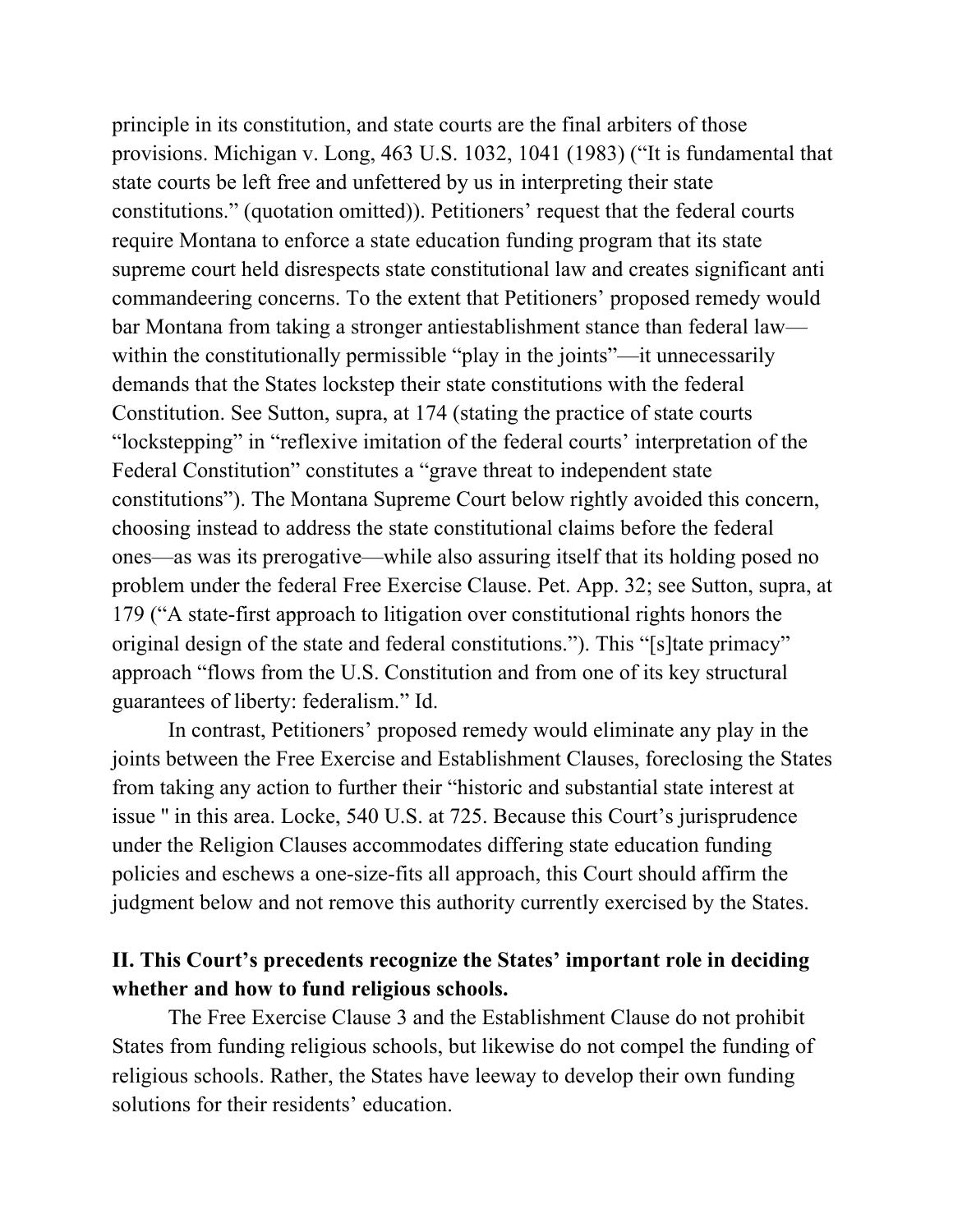Petitioners' reliance on Trinity Lutheran Church of Columbia Inc. v. Comer should be rejected. That case does not overrule the Court's earlier decision in Locke permitting the States to treat religious instruction differently than other forms of education.

This Court emphasized the deference afforded to the state in deciding how to treat religious schools in Zelman v. Simmons-Harris, 536 U.S. 639 (2002). There, Ohio's scholarship program, which permitted recipients to choose among religious and secular schools, was challenged for violating the Establishment Clause. In holding that the program did not violate the Establishment Clause, this Court explained that state funds may pay for religious schools on the same basis as secular schools so long as students—not the government—ultimately decide which school to attend. Zelman holds that the Establishment Clause does not categorically prohibit States from funding religious schools. The related question—whether States are required to fund religious schools—was answered in Locke.

In Locke, a Washington scholarship program excluded recipients from pursuing a degree in devotional theology; it was challenged for violating the Free Exercise Clause. In holding that the program did not violate the Free Exercise Clause, this Court explained that religious enterprise—specifically religious instruction—may be treated differently from secular equivalents without running afoul of the Free Exercise Clause. In determining whether different treatment of religious instruction violates the Free Exercise Clause, the Locke Court framed the issue as whether the differential treatment of religious activity and nonreligious activity burdened a fundamental right of religious exercise. Adhering to its prior precedent, the Locke Court acknowledged that there is play between the joints of the Religion Clauses—meaning that "there are some state actions permitted by the Establishment Clause but not required by the Free Exercise Clause." Locke expanded on the state legislative discretion established in Zelman.

Taken together, Zelman and Locke highlight the significant deference granted to state legislatures to fund or not fund religious schools. Zelman permits them to fund religious instruction under certain circumstances; Locke permits them not to. But Locke reminds us that a State's choice not to fund religious schools does not burden the fundamental right of religious exercise.

Petitioners rely heavily on Trinity Lutheran, as one example of an unlawful burden on religious exercise. Missouri disqualified Trinity Lutheran Church's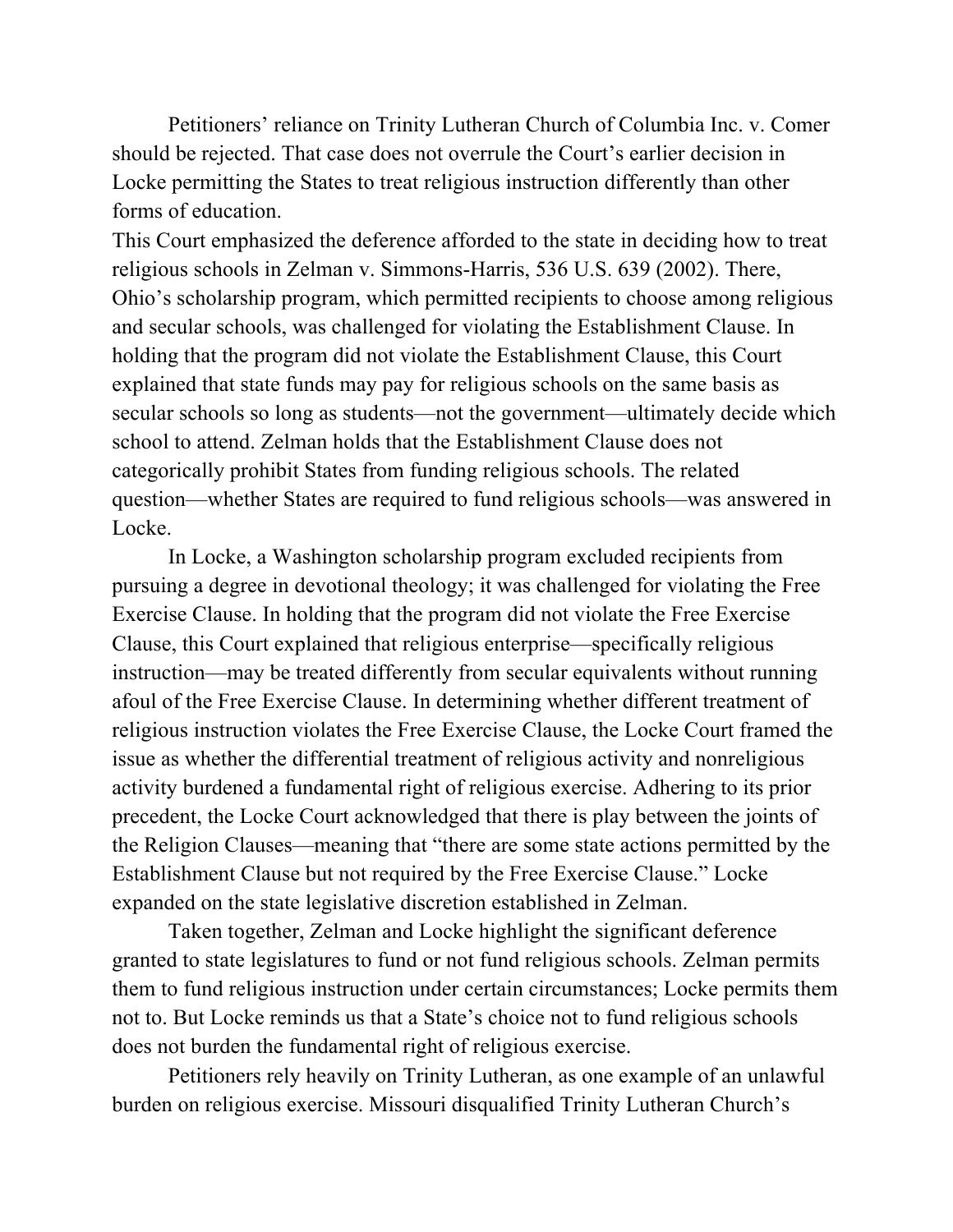daycare from the playground surfacing program under Missouri's no-aid provision. This Court's opinion concluded that excluding the daycare from the program solely for being church-operated violated the Free Exercise Clause because it improperly required the church to choose between its religious affiliation and receiving the government benefit. The Court held that this ultimatum impermissibly burdened the fundamental right of religious exercise that was discussed in Locke. A plurality of the Court limited its opinion to "discrimination based on religious identity with respect to playground resurfacing," and expressly left for another day other "uses of funding or other forms of discrimination." Petitioners' argument extends Trinity Lutheran beyond its facts and reasoning. For one, it ignores Justice Breyer's related concurrence emphasizing the nature of the public benefit. Justice Breyer explained that Missouri sought to "cut Trinity Lutheran off" from a general program designed to "improve the health and safety of children." Trinity Lutheran, 137 S. Ct. at 2027 (Breyer, J., concurring in the judgment). In his view, cutting off church schools from general government services like "'ordinary police and fire protection . . . is obviously not the purpose of the First Amendment.'" Id. (quoting Everson v. Bd. of Educ. of Ewing, 330 U.S. 1, 17–18 (1947)).

Here, no one contends that Montana's scholarship program is a general government services program designed to improve the health and safety of children. But even if the nature of the benefit were not a controlling factor in Trinity Lutheran, Petitioners' heavy reliance on it does not address the question of this case. This case falls closer to Locke than Trinity Lutheran. The scholarship funds here, if directed towards religious schools, advance religious education, not secular resources.

Locke made clear that "religious instruction is of a different ilk" and that a State's decision to "deal differently" with religious education is "scarcely novel." If Locke stands for anything, it's that a State does not violate the Free Exercise Clause by declining to fund religious education with taxpayer dollars. Petitioners' more narrow reading of Locke should be rejected. Under Petitioners' view, Locke means only that the State cannot be compelled to subsidize a would-be minister's pursuit of a devotional theology degree. But that reading all but eliminates the "play in the joints" that the States enjoy between the Establishment Clause and the Free Exercise Clause. Never has this Court indicated that the room between the joints is so narrow as Petitioners suggest. This Court's precedent points in the opposite direction, permitting the States a wide range of legislative choices